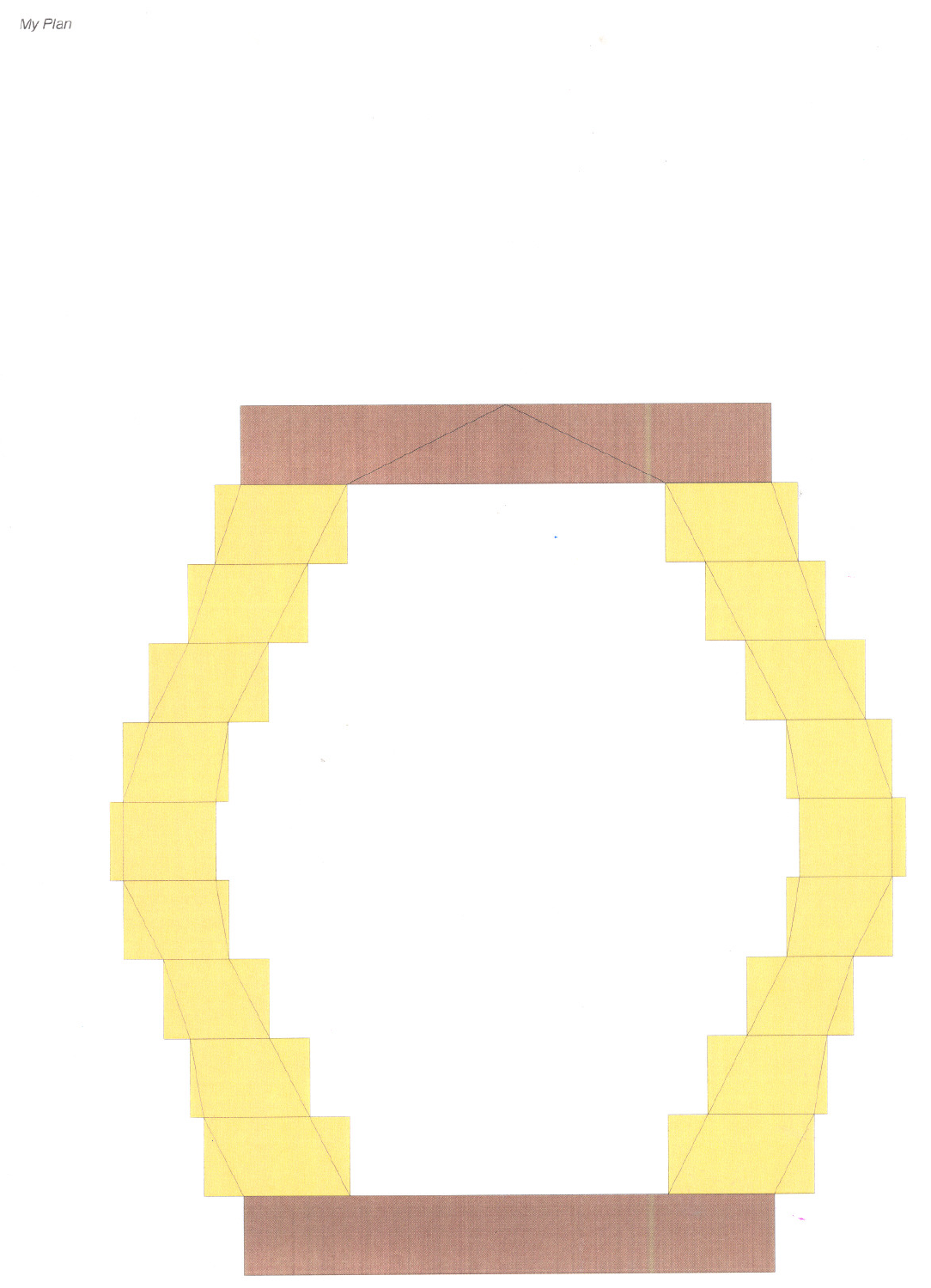## **Cutting Summary Open segment / inch bowl p.1**

| Row            | Type                      | Seg-<br>ments | <b>Board</b><br>Thick-<br>ness | <b>Diameter</b> | Diameter  | Segment Vertical<br>Edge<br>Length | Spacer<br>Width | <b>Board</b><br>Width | <b>Board</b><br>Length | <b>Miter</b><br>Angle | <b>Blade</b><br>Tilt<br>Angle | Slope |
|----------------|---------------------------|---------------|--------------------------------|-----------------|-----------|------------------------------------|-----------------|-----------------------|------------------------|-----------------------|-------------------------------|-------|
| 11             | <b>Disk</b><br>Walnut     |               | 3/4"                           | $5"$ od         |           |                                    |                 |                       |                        |                       |                               |       |
|                | 10 Open Segment 12<br>Ash |               | 3/4"                           | 5-1/2" od       | $3"$ id   | $1 - 7/32"$                        | 1/4"            | $1 - 9/32"$           | 12-29/32"              | $12.4^\circ$          |                               |       |
| 9              | Open Segment 12<br>Ash    |               | 3/4"                           | 6" od           | 3-3/4" id | $1 - 11/32"$                       | 1/4"            | $1 - 5/32"$           | 14-23/32"              | $12.61^\circ$         |                               |       |
|                | 8 Open Segment 12<br>Ash  |               | 3/4"                           | 6-3/4" od       | 4-1/2" id | $1 - 17/32"$                       | 1/4"            | $1 - 3/16"$           | 17-1/16"               | 12.88°                |                               |       |
| $\overline{7}$ | Open Segment 12<br>Ash    |               | 3/4"                           | 7-1/4" od       | 5-1/4" id | $1 - 11/16"$                       | 1/4"            | $1 - 1/16"$           | 18-29/32"              | $13.03^\circ$         |                               |       |
|                | 6 Open Segment 12<br>Ash  |               | 3/4"                           | 7-1/2" od       | 5-1/2" id | $1 - 3/4"$                         | 1/4"            | $1 - 1/16"$           | 19-11/16"              | 13.09°                |                               |       |
|                | 5 Open Segment 12<br>Ash  |               | 3/4"                           | 7-1/4" od       | 5-1/4" id | $1 - 11/16"$                       | 1/4"            | $1 - 1/16"$           | 18-29/32"              | $13.03^\circ$         |                               |       |
|                | 4 Open Segment 12<br>Ash  |               | 3/4"                           | 6-1/2" od       | 4-1/2" id | $1 - 15/32"$                       | 1/4"            | $1 - 1/16"$           | 16-19/32"              | $12.8^\circ$          |                               |       |
|                | 3 Open Segment 12<br>Ash  |               | 3/4"                           | 6" od           | 3-3/4" id | $1 - 11/32"$                       | 1/4"            | $1 - 5/32"$           | 14-23/32"              | $12.61^\circ$         |                               |       |
|                | 2 Open Segment 12<br>Ash  |               | 3/4"                           | 5-3/4" od       | $3"$ id   | $1 - 9/32"$                        | 1/4"            | $1 - 13/32"$          | $13 - 3/8"$            | $12.51^\circ$         |                               |       |
| 1              | <b>Disk</b><br>Walnut     |               | 3/4"                           | 5" od           |           |                                    |                 |                       |                        |                       |                               |       |

od = Outside Diameter, id = Inside Diameter, uod = Upper Outside Diameter, lod = Lower Outside Diameter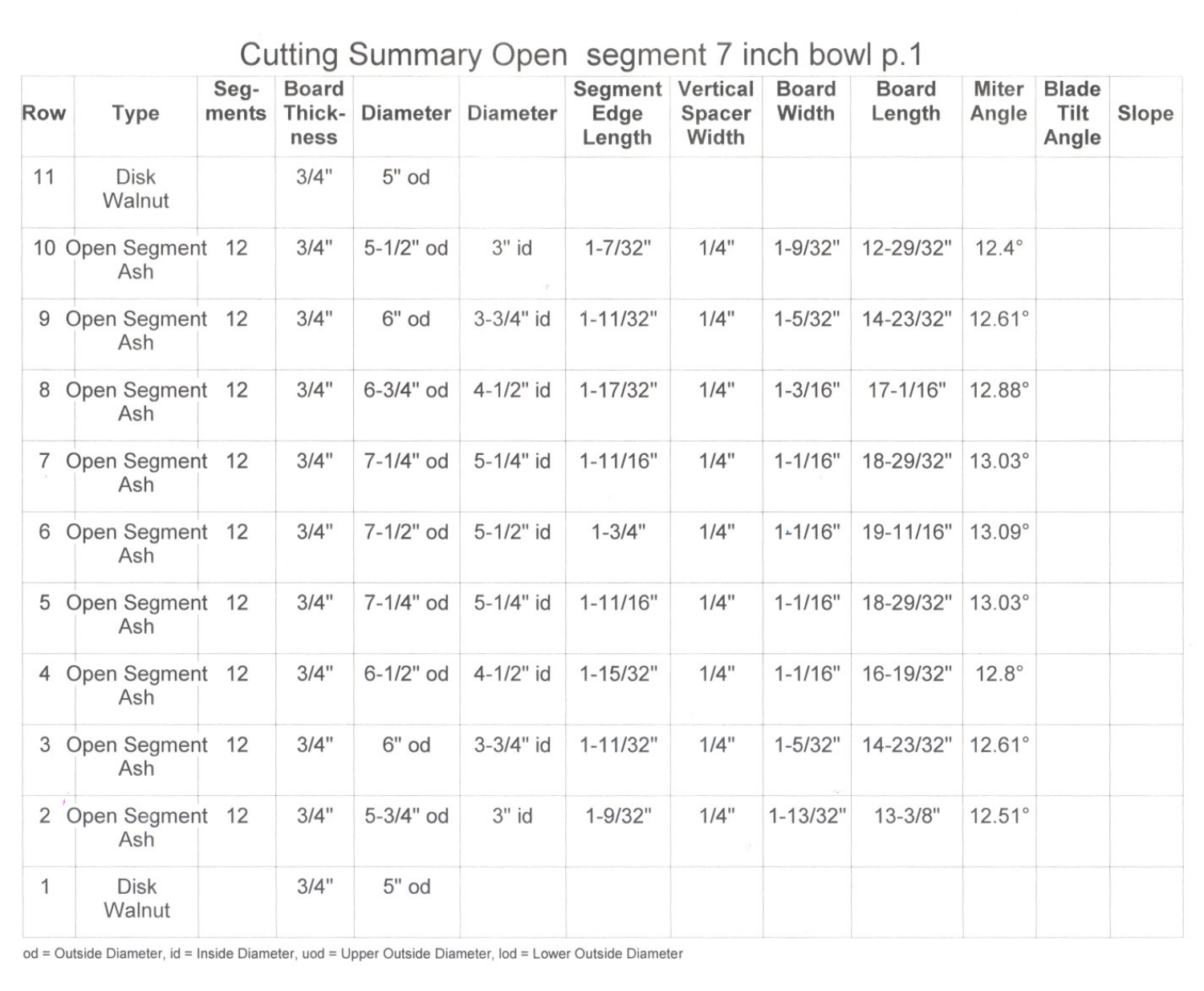$\tilde{\mathcal{R}}$ 

Open Segment Top View

 $\overline{\phantom{a}}$ 



Board Width: 1-9/32"